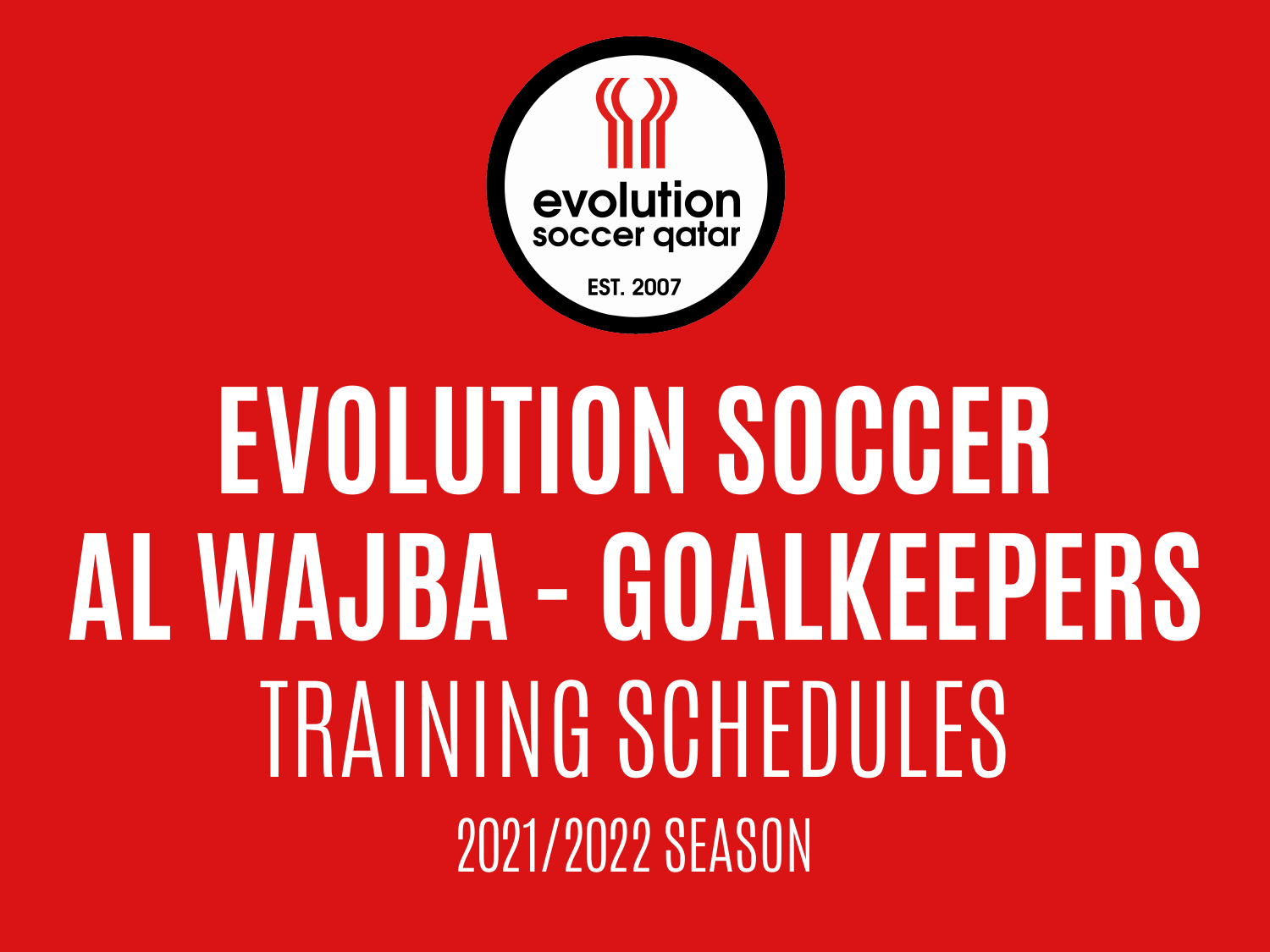## **EVOLUTION SOCCER - AGE GUIDE**

| <b>AGE GROUP</b> | AGE AS OF SEPT 1ST 2021 | GUIDE                                 |
|------------------|-------------------------|---------------------------------------|
| UNDER 9          | 8 YEARS OLD             | MAY TURN 9 THROUGHOUT THE YEAR        |
| UNDER 10         | 9 YEARS OLD             | MAY TURN 10 THROUGHOUT THE YEAR       |
| <b>UNDER 11</b>  | 10 YEARS OLD            | MAY TURN 11 THROUGHOUT THE YEAR       |
| UNDER 12         | 11 YEARS OLD            | MAY TURN 12 THROUGHOUT THE YEAR       |
| UNDER 14         | 12 OR 13 YEARS OLD      | MAY TURN 13 OR 14 THROUGHOUT THE YEAR |
| UNDER 16         | 14,15 OR 16 YEARS OLD   | MAY TURN 15 OR 16 THROUGHOUT THE YEAR |
| UNDER 18         | 16, 17 OR 18 YEARS OLD  | MAY TURN 17 OR 18 THROUGHOUT THE YEAR |

YOUR CHILD'S AGE GROUP IS DETERMINED BY THEIR AGE AS OF SEPTEMBER 1ST, 2021.

PLEASE NOTE THAT YOUR CHILD WILL STAY IN THE SAME AGE GROUP FOR THE ENTIRETY OF THE 2021/2022 SEASON (MUCH LIKE SCHOOL GRADES).

PLAYERS MAY BE ASKED TO MOVE TO A DIFFERENT TEAM AT ANY STAGE OF THE SEASON TO ALIGN WITH THEIR RESPECTIVE ABILITIES AND DEVELOPMENT, AS PER THE COACHES DISCRETION.